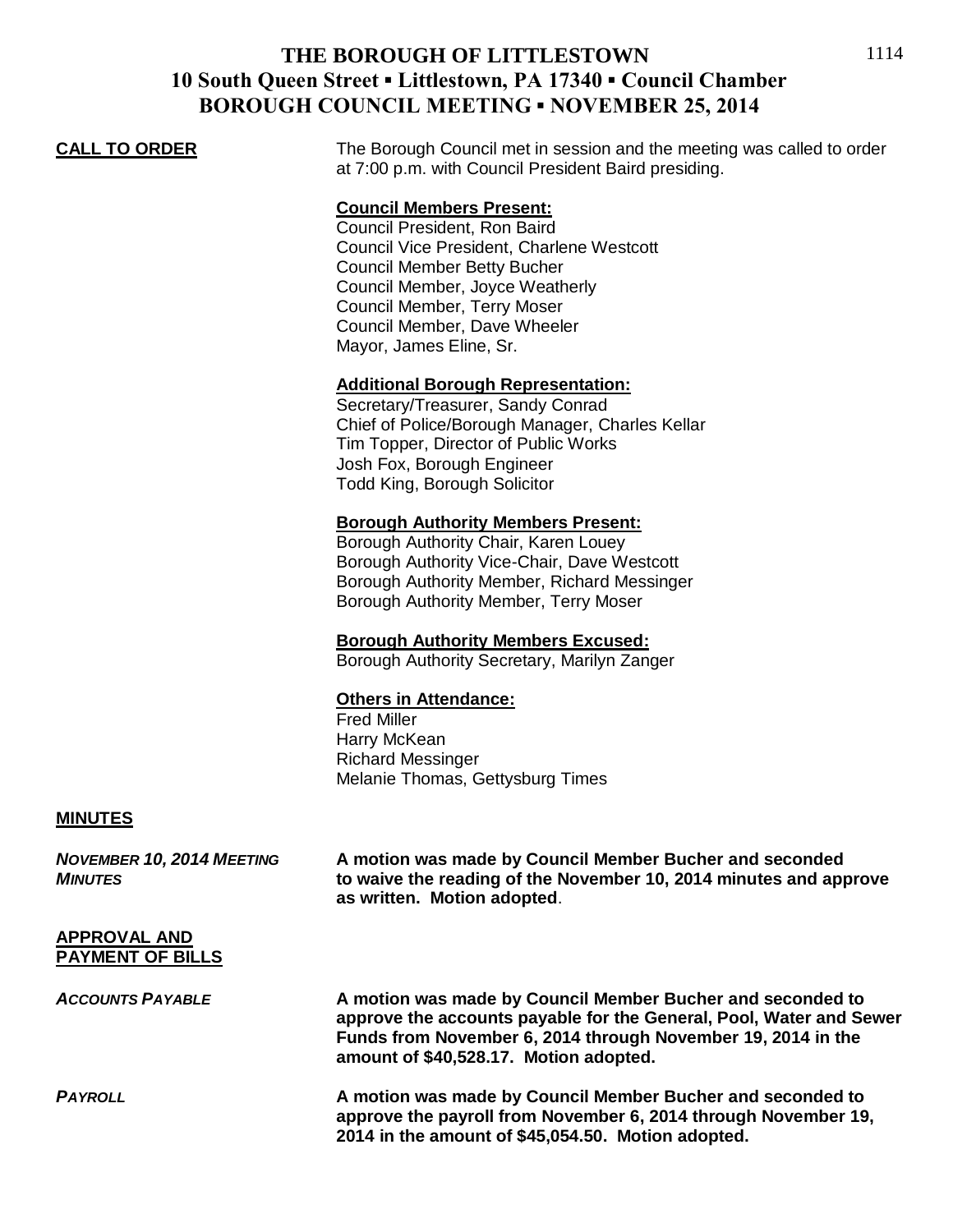# **THE BOROUGH OF LITTLESTOWN 10 South Queen Street ▪ Littlestown, PA 17340 ▪ Council Chamber BOROUGH COUNCIL MEETING ▪ NOVEMBER 25, 2014**

| <b>REVENUE &amp; EXPENDITURE</b>                             | A motion was made by Council Member Bucher and seconded to<br>approve the Revenue and Expenditure Report for October. Motion<br>adopted.                                                                                                                                                                                                                                                                                                      |
|--------------------------------------------------------------|-----------------------------------------------------------------------------------------------------------------------------------------------------------------------------------------------------------------------------------------------------------------------------------------------------------------------------------------------------------------------------------------------------------------------------------------------|
| <b>NEW BUSINESS</b>                                          |                                                                                                                                                                                                                                                                                                                                                                                                                                               |
| <b>SHERIFF SALE - 448 PRINCE ST.</b>                         | A motion was made by Council Vice-President Westcott and<br>seconded to proceed with the Sheriff Sale for the property located<br>at 448 Prince Street. Motion adopted 5-1 with Council Member<br>Bucher casting the opposing vote.                                                                                                                                                                                                           |
| <b>2015 MEETING NOTICE ADVERTISE</b>                         | A motion was made by Council Member Bucher and seconded to<br>approve and direct the Borough Secretary to advertise the 2015<br><b>Meeting Notice. Motion adopted.</b>                                                                                                                                                                                                                                                                        |
| <b>RESOLUTION - FOUNDERS DAY</b>                             | A motion was made by Council Member Moser and seconded to<br>approve a Resolution Declaring July 15 <sup>th</sup> as Founders Day the week<br>of July 15 <sup>th</sup> as Founders Week. Motion adopted.                                                                                                                                                                                                                                      |
| <b>RECESS</b>                                                | Council President Baird recessed the meeting of the Littlestown Borough<br>Council at 7:15pm for the meeting of the Borough Authority.                                                                                                                                                                                                                                                                                                        |
| <b>BOROUGH AUTHORITY</b>                                     | The Borough Authority met in session and the meeting was called to order<br>at 7:15 p.m. with Borough Authority Chair, Louey presiding.                                                                                                                                                                                                                                                                                                       |
| <b>PAYMENT #20 FINAL - TAH</b>                               | A motion was made by Borough Authority Vice-Chair Westcott and<br>seconded to approve the Application of Payment, Payment No. 20<br>(Final) to T-A-H Construction for contract 12-1 in the amount of<br>\$111,718.25. Motion Adopted.                                                                                                                                                                                                         |
| <b>AGREEMENT WITH FIRE COMPANY</b><br>& AUTHORITY - LAND USE | A motion was made by Borough Authority Vice-Chair Westcott and<br>seconded to direct the Borough Solicitor to work with the Fire<br>Company Attorney to draft an agreement to allow the Fire Company<br>to access a portion of the Authority Land that will allow the fire<br>equipment to exit onto the main road. Borough Authority Chair Louey<br>stated that this was a non-agenda item and asked for public comments.<br>Motion adopted. |
| <b>ADJOURN</b>                                               | Borough Authority Vice-Chair Westcott made a motion to adjourn the<br>meeting of the Littlestown Borough Authority. Motion adopted.                                                                                                                                                                                                                                                                                                           |
|                                                              | The meeting of the Littlestown Borough Authority was adjourned at<br>$7:23$ pm.                                                                                                                                                                                                                                                                                                                                                               |
| <b>RECONVENE</b>                                             | The meeting of the Littlestown Borough Council was reconvened at<br>7:23pm.                                                                                                                                                                                                                                                                                                                                                                   |